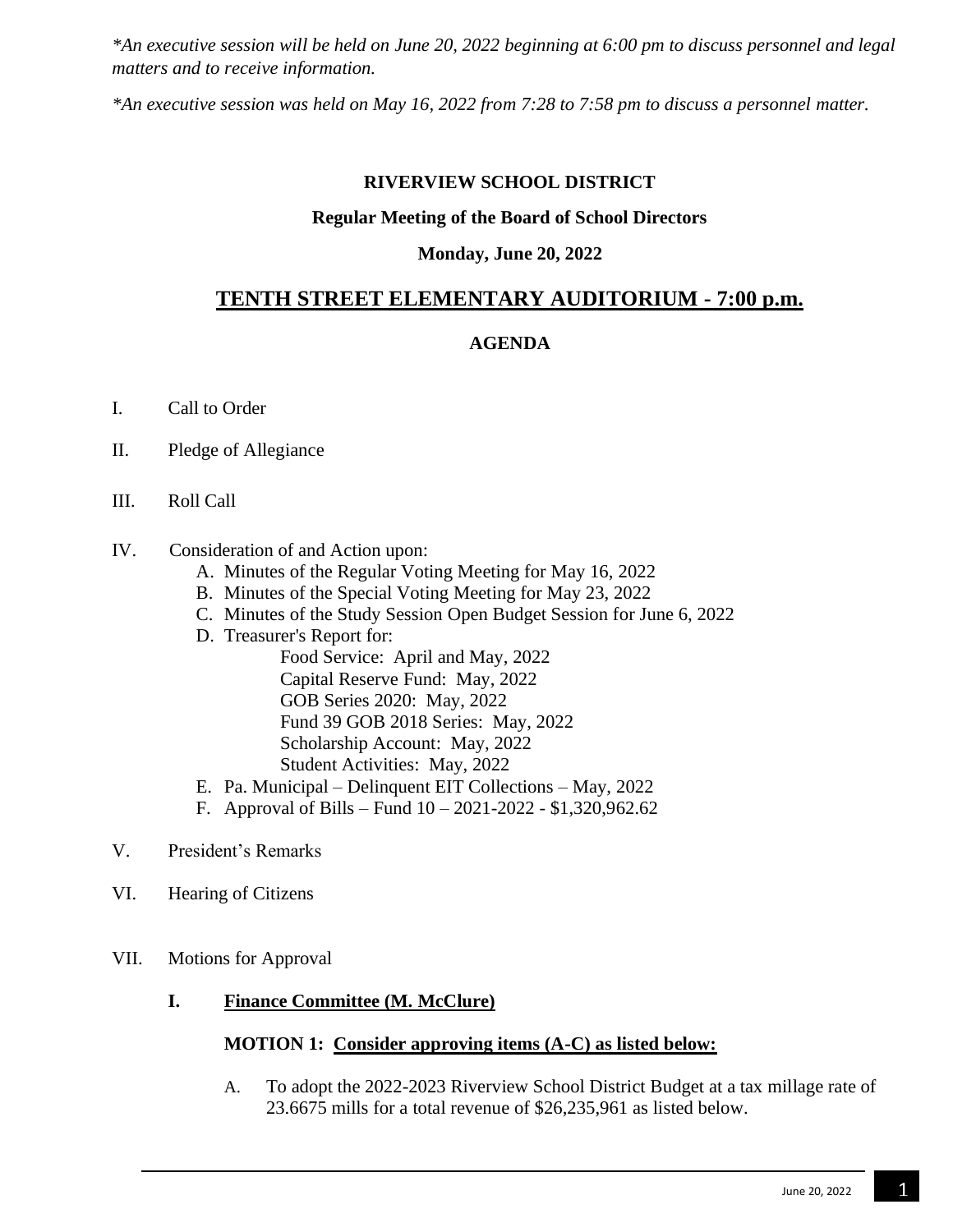RESOLVED, that the budget of the Riverview School District, Allegheny County, Pennsylvania, with total expenditures of \$26,235,961, which calls for 23.6675 mills, is hereby adopted as the annual budget of the Riverview School District, Allegheny County, for the fiscal year beginning July 1, 2022.

BE IT FURTHER RESOLVED, that the Board of School Directors of the Riverview School District, Allegheny County, Pennsylvania, hereby authorizes the appropriation and expenditures of the funds as itemized in said budget during the fiscal year beginning July 1, 2022.

The necessary revenue for the same shall be provided by the estimated yield of onehalf of the proceeds of a one percent earned income tax, under the authority of the Act of December 31, 1965 (P.L. 1257), Act 511, known as the "Local Tax Enabling Act", a revision of Act 481 of 1947, heretofore levied and assessed; the estimate yield of the proceeds of a one-half percent realty transfer tax levied and assessed pursuant by resolution enacted June 29, 1987; the proceeds of a local services tax of five dollars (\$5.00) pursuant to said Act of December 31, 1965, Act 511, heretofore levied and assessed; and by a school tax on real estate which is hereby levied and assessed at a rate of 23.6675 mills on the dollar on the total amount of the assessed valuation of all real property taxable for the school purposed in the Riverview School District, Allegheny County, Pennsylvania, or at the rate of twenty-three dollars and six thousand six hundred seventy five ten thousandths of a cent (23.6675) on each one thousand dollars (\$1,000.00) of market value.

The 2022-2023 Riverview School District Budget will be available for public review at the Riverview School District Central Office (701 Tenth Street) and District Website beginning July 1, 2022.

**Notion Second Vote** 

B. To appoint all tax collectors and agencies as listed below.

## **TAX COLLECTORS FOR CURRENT REAL ESTATE TAX**

There being a vacancy in the office of tax collector for the Borough of Verona, the School District will act in its own right pursuant to 8 Pa.C.S. 902, through the office of the Board's secretary to collect school district real estate taxes on properties within the Borough of Verona. In the event that the District engages an agency to perform billing, collection and reporting services, commissions shall be paid in accordance with the schedule of commission rates most recently adopted January, 2002, by the Riverview School District.

The elected or appointed tax collector for the Borough of Oakmont shall be responsible for the collection of all real estate taxes with respect to collections from the Borough of Oakmont and that the commissions shall be paid in accordance with the schedule of commission rates most recently adopted January, 2002, by the Riverview School District prior to election to the term of office.

Surety bonds shall be secured and maintained on the elected Oakmont tax collector and the Board's secretary as required by law on an annual basis, with respect to the aforesaid taxes, commencing with and continuing beyond the school year 2022-2023 in the amounts otherwise determined.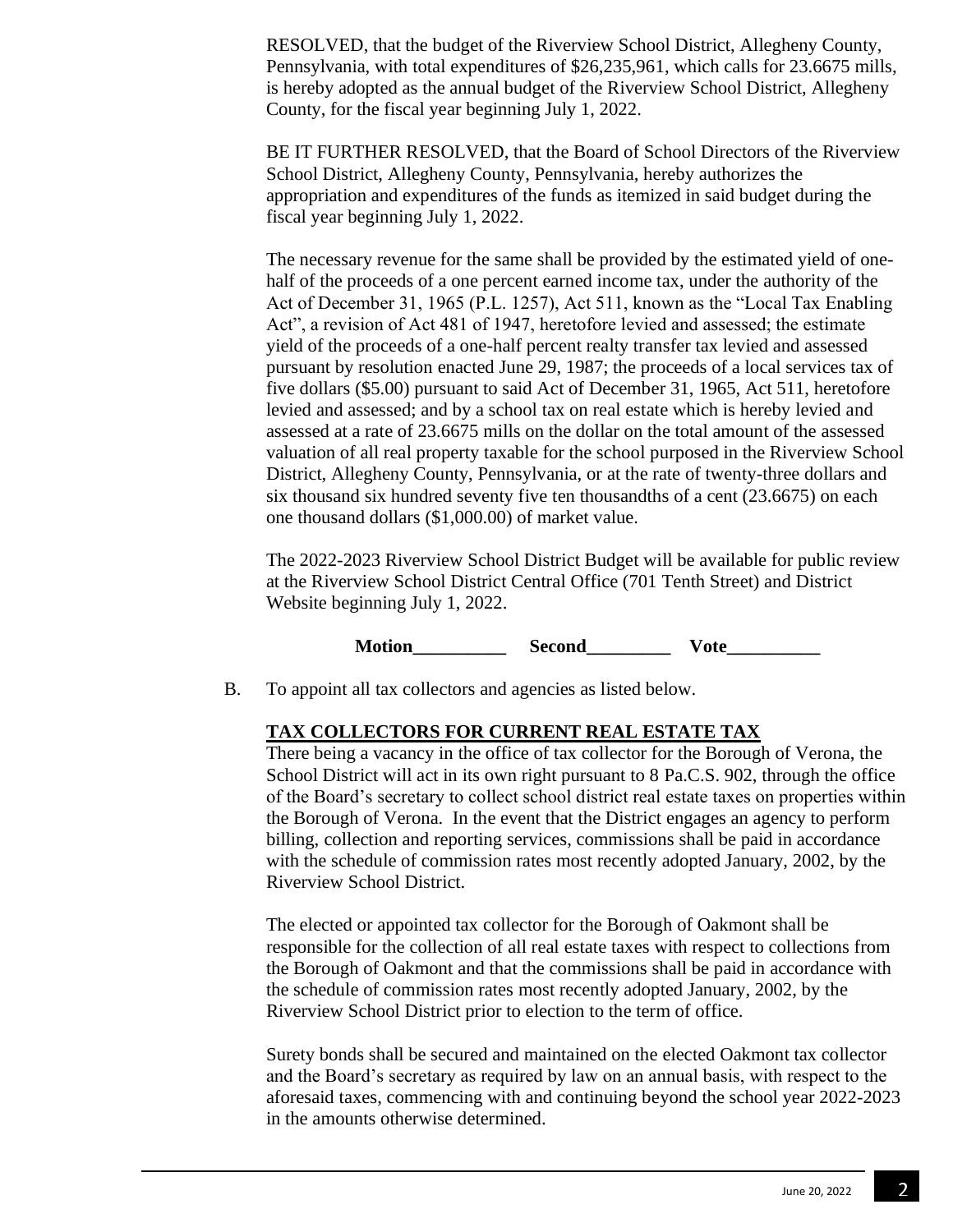| <b>Motion</b> | Second |  |
|---------------|--------|--|
|---------------|--------|--|

C. The 2022-2023 Homestead and Farmstead Exclusion Resolution as presented.

Motion Second Vote

### **MOTION 2: Consider approving item (A) as listed below:**

- A. The following contracts/agreements subject to the final review and approval of the Solicitor:
	- Agreement between Riverview School District and Stacey Galata for the period July 1, 2022 through June 30, 2023.
	- Agreement between Interim HealthCare of Pittsburgh, Inc. and Riverview School District for skilled nursing services to Student "X" during the 2022- 2023 school year.
	- Agreement between Bayada Home Health Care., Inc. and Riverview School District for nursing care to Student "X" during the 2022-2023 school year.
	- Letter of Agreement between UPMC-Western Psychiatric Hospital (WPH) and Riverview School District for student assistance services (SAP) during the 2022-2023 school year.
	- Services Agreement between Riverview School District and The Children's Institute for the period July 1, 2022 through June 30, 2023.
	- Agreement between Riverview School District and Phase 4 Learning Center, Inc. for the 2022-2023 school year.
	- Services Agreement between the Riverview School District and the Allegheny Intermediate Unit for the 2022-2023 school year.
	- Addendum Agreement between Riverview School District and the Allegheny Intermediate Unit for Waterfront Learning Services for the 2022- 2023 school year.
	- Affiliation Agreement between the University of Pittsburgh and Riverview School District for five (5) years beginning July 1, 2022 until June 30, 2027 for student teaching placements.
	- Proposal for Provision of Speech and Language Therapy Services between River Therapies and Riverview School District for the period 7/1/22 through 7/31/22 during the Extended School Year (ESY) Program.
	- Proposal for Provision of Speech and Language Therapy Services between River Therapies and Riverview School District for the 2022-2023 school year.

**Motion\_\_\_\_\_\_\_\_\_\_ Second\_\_\_\_\_\_\_\_\_ Vote\_\_\_\_\_\_\_\_\_\_**

## **MOTION 3: Consider approving item (A) as listed below:**

A. Forbes Road and Career Technology Center School District Certificate for Revenue Anticipation Note, Series 2022-2023.

Motion\_\_\_\_\_\_\_\_\_\_\_\_\_ Second\_\_\_\_\_\_\_\_\_\_\_\_ Vote\_\_\_\_\_\_\_\_\_\_\_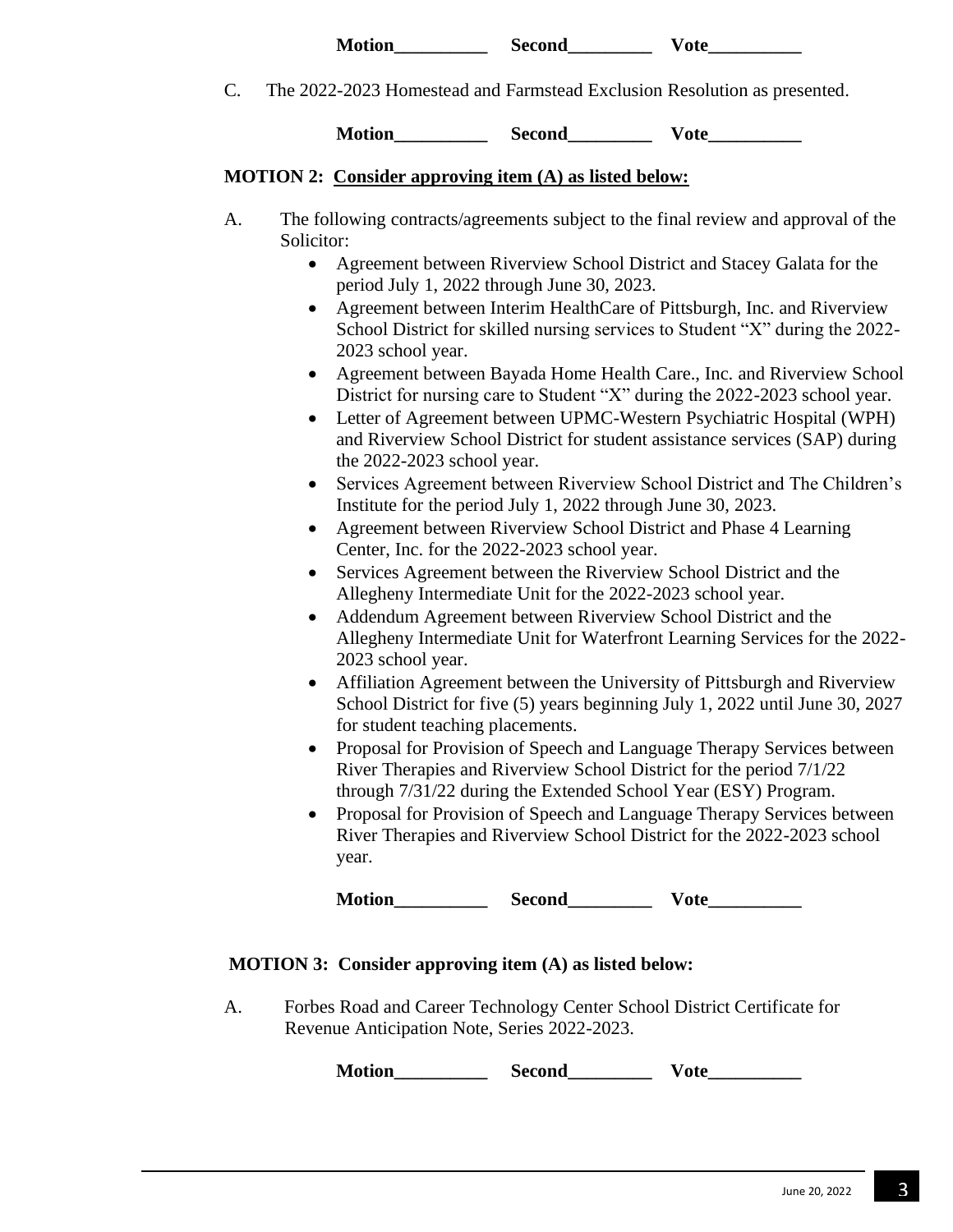| <b>MOTION 4: Consider approving items (A-B) as listed below:</b> |  |
|------------------------------------------------------------------|--|
|                                                                  |  |

| A.        | <b>Improvement Project:</b>                     | The following pay application in conjunction with the 2022 Capital                                                                | DrawCollective Invoice #21-S-18-01-04 in the amount of \$39,419.58                                                                                     |  |
|-----------|-------------------------------------------------|-----------------------------------------------------------------------------------------------------------------------------------|--------------------------------------------------------------------------------------------------------------------------------------------------------|--|
| <b>B.</b> | <b>Improvement Project:</b>                     |                                                                                                                                   | The following pay application in conjunction with the 2020-2021 Capital<br>DrawCollective Invoice #20-S18-03-08 in the amount of \$350.00              |  |
|           |                                                 |                                                                                                                                   |                                                                                                                                                        |  |
|           |                                                 | <b>MOTION 5: Consider approving item (A) as listed below:</b>                                                                     |                                                                                                                                                        |  |
| A.        | The following contracted service:<br>Insurance: | Dinnin & Parkins Insurance<br>PSBA Interscholastic Sports - \$9,100                                                               | Property, Casualty, and Workers Compensation - \$135,221                                                                                               |  |
|           |                                                 |                                                                                                                                   | $\bf Vote$ <sub>______</sub>                                                                                                                           |  |
|           |                                                 | MOTION 6: Consider approving items (A-D) as listed below:                                                                         |                                                                                                                                                        |  |
| A.        |                                                 |                                                                                                                                   | Appoint Mrs. Joan Wehner Board Secretary of the Riverview School District<br>pursuant to Section 404 of the Public School Code, 24 P.S. Section 4-404. |  |
| <b>B.</b> | budgetary transfers.                            |                                                                                                                                   | Permit Mrs. Joan Wehner, Board Secretary, complete the necessary year end                                                                              |  |
| $C$ .     |                                                 |                                                                                                                                   | Permit Mrs. Joan Wehner, Board Secretary, to pay July and August bills.                                                                                |  |
| D.        |                                                 | and approve change orders up to a \$10,000 limit.                                                                                 | Permit Mrs. Joan Wehner, Board Secretary, to pay construction pay applications                                                                         |  |
|           |                                                 |                                                                                                                                   |                                                                                                                                                        |  |
|           |                                                 | MOTION 7: Consider approving item (A) as listed below:                                                                            |                                                                                                                                                        |  |
| A.        |                                                 |                                                                                                                                   | The following depositories for 2022-23: PNC Bank, Key Bank, PLGIT                                                                                      |  |
|           |                                                 | Motion Second Vote                                                                                                                |                                                                                                                                                        |  |
|           |                                                 |                                                                                                                                   | MOTION 8: Consider approving item (A) as listed below: ROLL CALL VOTE                                                                                  |  |
| A.        |                                                 | Schools Joint Committee for a two (2) year term from July 1, 2022 to<br>June 30, 2024, pursuant to the same terms and conditions. | Resolution R2122-019 regarding extension of term of the Eastern Area Special                                                                           |  |

**Motion\_\_\_\_\_\_\_\_\_\_ Second\_\_\_\_\_\_\_\_\_ Vote\_\_\_\_\_\_\_\_\_**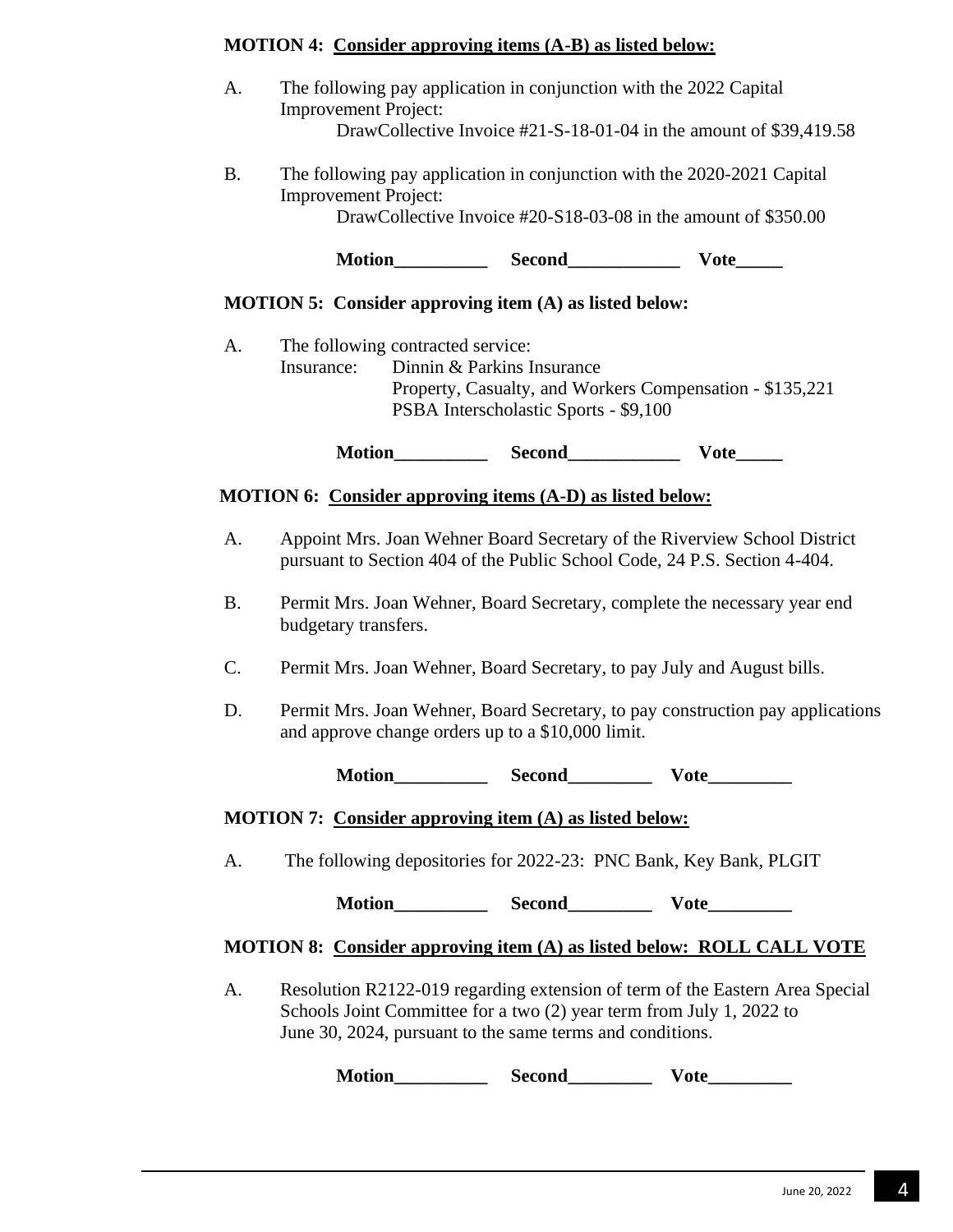## **II. Student Life (T Schaaf)**

### **MOTION 1: Consider approving item (A) as listed below**

A. Adjustment to the Athletic Supplemental Salary Schedule for the 2021-2022 school year as follows:

Change Volleyball – Junior High Head Coach from \$2,940 to \$3,500 This one-time adjustment stays within the originally budgeted amount for Volleyball positions in total.

**Motion Second Vote** 

#### **MOTION 2: Consider approving item (A) as listed below**

A. Riverview Cross Country Pine Springs Camp Retreat (6/18/22 – 6/22/22), Jennerstown, Pa., under the direction of Palma Ostrowski. The trip would follow guidelines as established in the Riverview School District Field Trip Policy #121, and the District would not incur any costs for the trip.

**Motion\_\_\_\_\_\_\_\_\_\_ Second\_\_\_\_\_\_\_\_\_\_\_\_ Vote\_\_\_\_\_**

#### **III. Education (W. Wilton)**

#### **MOTION 1: Consider approving item (A) as listed below:**

A. Approval of CKLA 5 year contract with Amplify Learning at a cost of \$179,000, as presented, to include professional development.

**Motion Second Vote** 

#### **MOTION 2: Consider approving item (A) as listed below:**

A. Permission for Ms. Dena Huselton's online attendance at the University of Wisconsin, 2022 AP Computer Science Course, June 27 – June 30, 2022. Approximate cost to the district, \$675.00.

**Motion Second Vote** 

### **IV. Board Governance and Regulations (J. Hurt-Robinson)**

#### **MOTION 1: Consider approving items (A-C) as listed below:**

- A. Student Discipline Agreement involving Student No.2122-003.
- B. Mrs. Linda Tamburro as Riverview Board Treasurer for 2022-2023 as required by Section 404 of the Public School Code.
- C. Donation/Disposal of Non-Working 1975 Market Forge Convection Ovens, Tag Numbers: 005039, 006395, 006398, and 006399

**Motion\_\_\_\_\_\_\_\_\_\_ Second\_\_\_\_\_\_\_\_\_\_\_\_ Vote\_\_\_\_\_**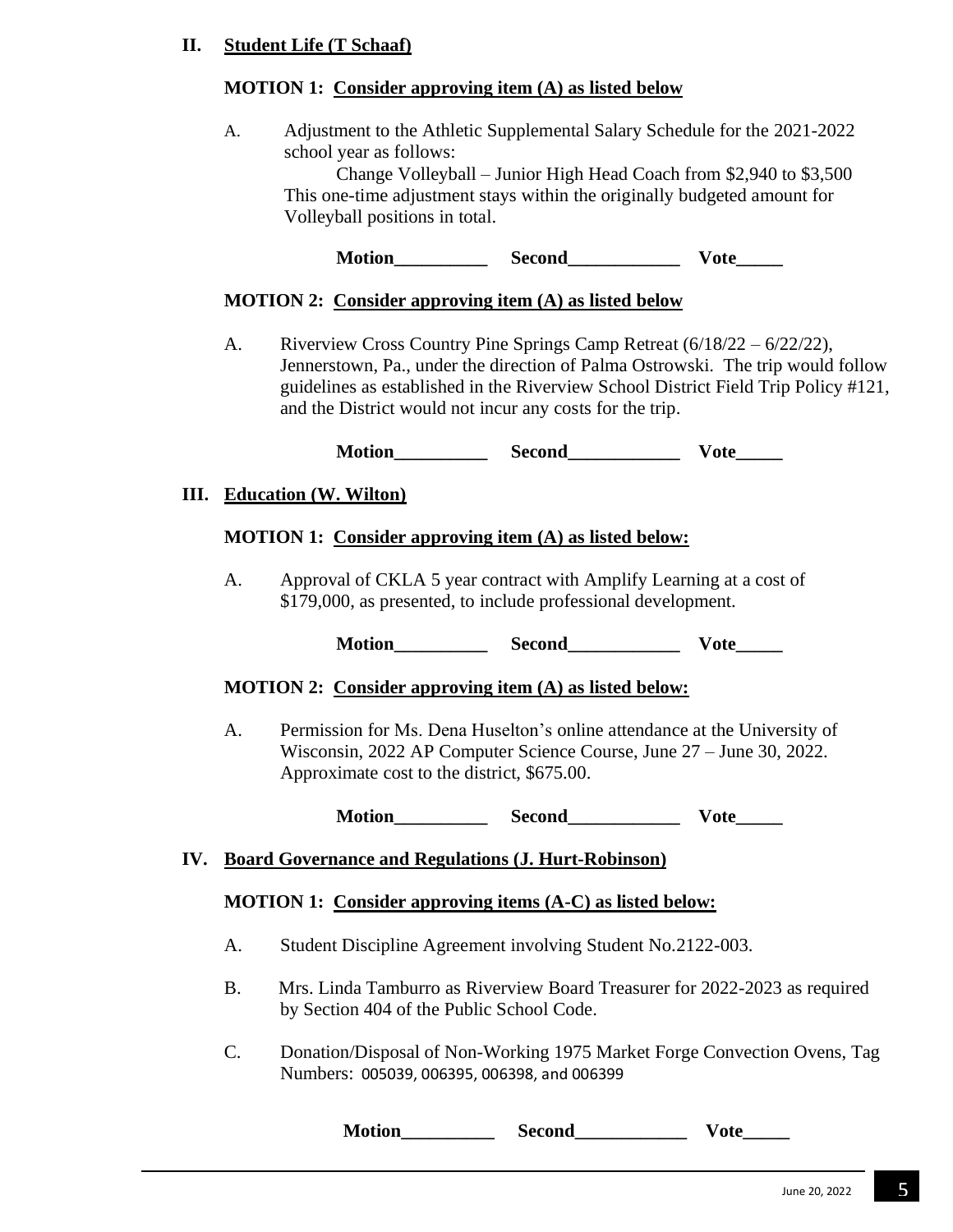### **MOTION 2: Consider approving item (A) as listed below:**

A. Acknowledge receipt of the annual school safety report provided by Mr. Robert Rizzo, Director of Technology/School Safety and Security Coordinator.

**Motion Second Vote** 

## **V. Personnel – Jeanine C. Hurt-Robinson, Board President**

### **MOTION 1: Consider approving items (A-B) as listed below:**

A. Individuals as substitute teachers, paraprofessionals, custodians, nurses with Precision HR Solutions Inc. for the 2021-2022 school year pending any certification requirements:

Lisa Marie Carlucci Emergency Certification

B. Individuals as substitute teachers, paraprofessionals, custodians, nurses with Precision HR Solutions Inc. for the 2022-2023 school year pending any certification requirements:

| Donna Goodwin  | Nurse                          |  |
|----------------|--------------------------------|--|
| Molly Kennedy  | <b>Emergency Certification</b> |  |
| Lindsay Totten | Paraprofessional               |  |
|                |                                |  |

**Motion Second Vote** 

# **MOTION 2: Consider approving items (A-F) as listed below:**

- A. Transfer of Tracey Soilis from a Class III 5.5 hour per day Part-Time Paraprofessional to a Class II Full Time Paraprofessional effective August 22, 2022.
- B. Transfer of Michaela Simmons from a Class III 3 hour per day Part-Time Paraprofessional to a Class III 5.5 hour per day Part-Time Paraprofessional effective August 22, 2022, replacing Tracey Soilis.
- C. Transfer of Elizabeth Lacey from a Class III 3 hour per day Part-Time Paraprofessional to a Class III 5.5 hour per day Part-Time Paraprofessional effective August 23, 2022.
- D. Lori Mondock, White Oak, Pa., as a Class III 5.5 hour per day Part-Time Paraprofessional effective August 23, 2022.
- E. Resignation of the following full time custodian for retirement purposes: William Craig Effective August 19, 2022
- F. Barbara Wagner for summer secretarial assistance.

Motion\_\_\_\_\_\_\_\_\_\_\_\_ Second\_\_\_\_\_\_\_\_\_\_\_\_\_\_ Vote\_\_\_\_\_\_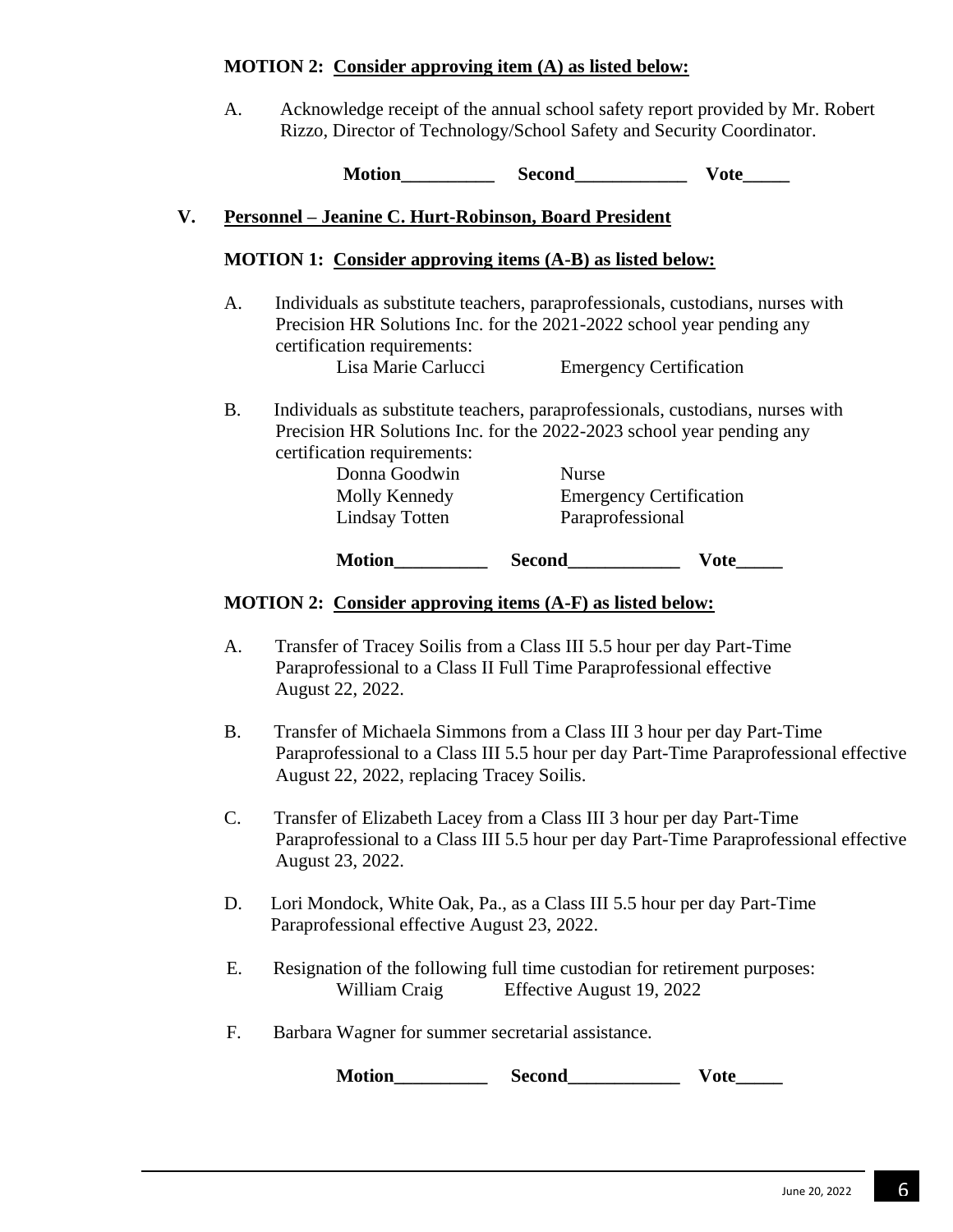### **MOTION 3: Consider approving items (A-C) as listed below:**

- A. Mr. David Zolkowski as the Riverview School District Federal Programs Administrator for 2022-2023.
- B. Mr. David Turk as the Riverview School District liaison for homeless children and youths for 2022-2023.
- C. The confidential Act 93 Administrative and Central Office Secretary Evaluations for 2021-2022 and the subsequent compensation adjustments for 2022-2023, as presented.

**Motion Second Vote** 

### **MOTION 4: Consider approving item (A) as listed below:**

A. Allison Swauger as a Central Office Payroll/Accounting Clerk at a salary of \$58,152.60 with a thirty (30) working day performance probation, effective July 1, 2022, replacing Barbara Kumar.

**Motion Second Vote** 

## **MOTION 5: Consider approving items (A-E) as listed below:**

| A.             | the RSD/REA CBA:                                                                                                                                                                   |                                       | Teachers for Targeted Assistance Instruction in our Jr-Sr High School according to |
|----------------|------------------------------------------------------------------------------------------------------------------------------------------------------------------------------------|---------------------------------------|------------------------------------------------------------------------------------|
|                | Remove Online Supervisor                                                                                                                                                           |                                       | <b>Brooke Della Sala</b>                                                           |
|                | <b>Replacement Online Supervisor</b>                                                                                                                                               |                                       | Ben Wolford                                                                        |
| <b>B.</b>      | One Year Academic Coach Grant Funded position in accordance with<br>Memorandum of Understanding 2122-004:                                                                          |                                       |                                                                                    |
|                | Jane Poorbaugh                                                                                                                                                                     | <b>Verner Elementary School</b>       |                                                                                    |
|                | Deena DeBaldo                                                                                                                                                                      | <b>Tenth Street Elementary School</b> |                                                                                    |
| $\mathbf{C}$ . | Teachers and Paraprofessionals for the Summer Scholar Program at Verner<br>Elementary according to the RSD/REA CBA and the RSD/RESPA CBA:<br>Teachers:<br>Paraprofessionals:       | Laura Gaither, Susan Dambrosia        | Lori Ruggiero, Katie Bonicky, Alyson DelaTorre                                     |
| D.             | Lori Jo Mondock as a long-term substitute beginning January 23, 2023<br>through June 8, 2023 replacing Jennifer Ketler pending any necessary<br>clearance and health requirements. |                                       |                                                                                    |
| Ε.             | Alyson DeLaTorre as a long-term substitute beginning August 22, 2022 through<br>June 8, 2023 replacing Megan Sather pending any necessary clearance and<br>health requirements.    |                                       |                                                                                    |
|                | <b>Motion</b>                                                                                                                                                                      | <b>Second</b>                         | Vote                                                                               |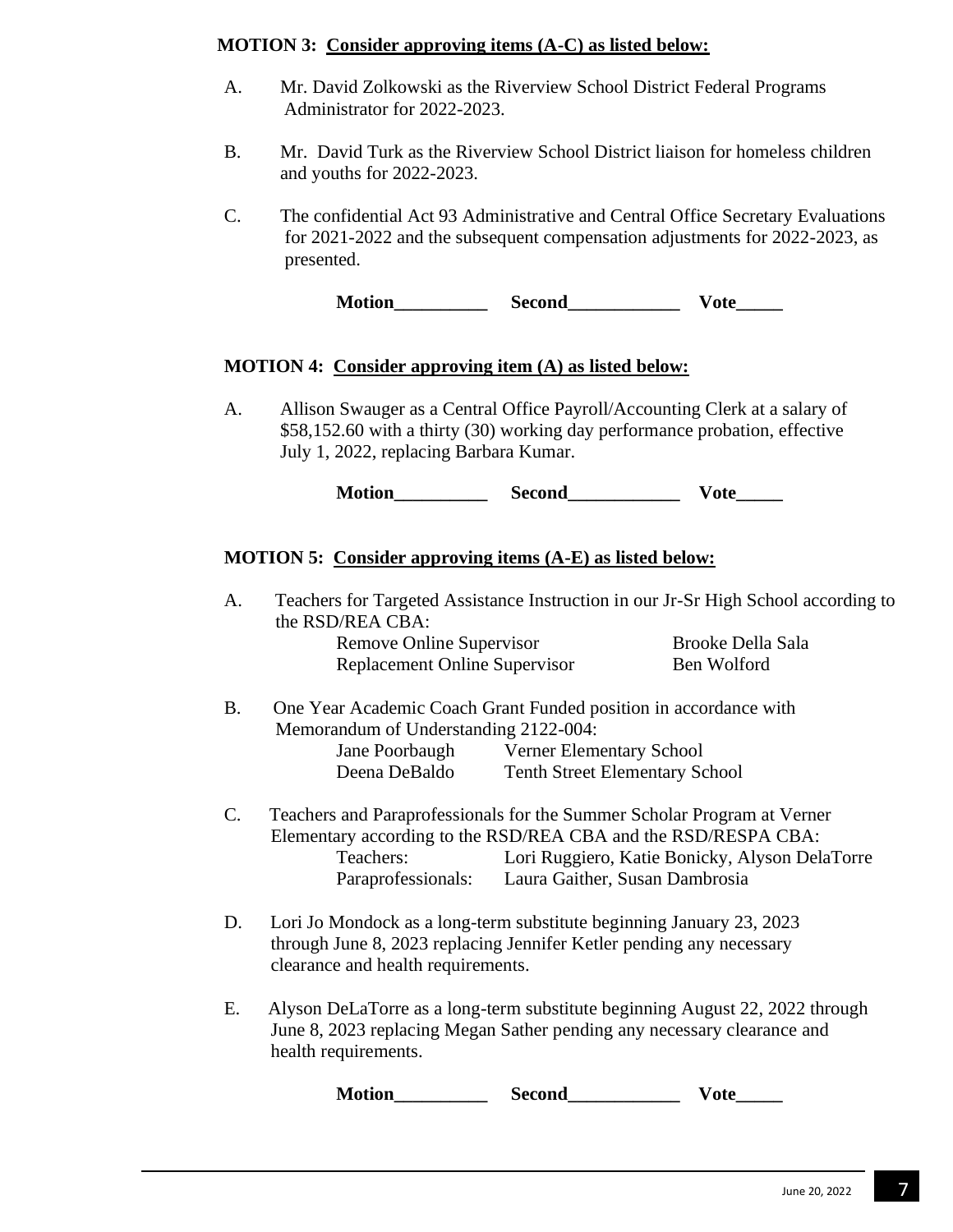#### **MOTION 6: Consider approving items (A-C) as listed below:**

A. Kristie Drew, Export, Pa., as a Temporary Professional Employee, Masters, Step 2, effective August 22, 2022, according to the RSD/REA CBA.

**Motion\_\_\_\_\_\_\_\_\_\_ Second\_\_\_\_\_\_\_\_\_\_\_\_ Vote\_\_\_\_\_**

### **MOTION 7: Consider approving items (A-C) as listed below:**

A. Patricia Kvortek as Dean of Students for the 2022-2023 school year at a stipend of \$2,000.00, with an additional \$2,000.00 in alignment with the master teaching schedule in the current REA Collective Bargaining Agreement, along with any additional duties approved by the building principal at a rate of \$45.00 per hour per the Collective Bargaining Agreement.

**Motion Second Vote** 

### **MOTION 8: Consider approving item (A) as listed below:**

A. The 2022-2023 Supplemental Position(s), as detailed below, pending any certification and/or health requirements according to the RSD/REA CBA:

| Jason Libell           | <b>Elementary Orchestra Director</b>          |
|------------------------|-----------------------------------------------|
| Jason Libell           | <b>Secondary Orchestra Director</b>           |
| <b>Jason Libell</b>    | Department Chair - Music                      |
| Kip Johnston           | <b>Elementary Band Director, Tenth Street</b> |
| Kip Johnston           | <b>Elementary Band Director, Verner</b>       |
| Charlene Jacka         | Raiderettes                                   |
| <b>Stacey Galata</b>   | <b>Band Manager</b>                           |
| <b>Stacey Galata</b>   | Marching Band Visual Instructor               |
| Rachel Lipko           | French Club                                   |
| Ken Kubistek           | Department Chair - Social Studies             |
| Ken Kubistek           | Model UN                                      |
| Ken Kubistek           | <b>History Day/History Club Sponsor</b>       |
| <b>Todd Andrulis</b>   | Department Chair - Mathematics                |
| <b>Michael Slencak</b> | Department Chair – Special Education          |
| <b>Suzanne Gardner</b> | <b>Yearbook Assistant</b>                     |
| Dena Huselton          | <b>Yearbook Advisor</b>                       |
| Rachelle Poth          | Department Chair - Foreign Language           |
| Rachelle Poth          | Spanish Club                                  |
| Casey Rocchini         | Senior Scholarship Coordinator                |
| Marlee DeLuca          | Junior High Team Leader                       |
| Danielle Lorenz        | <b>National Honor Society</b>                 |
| Lori Brickner          | Building Safety Coordinator - Tenth Street    |
| Marti Nese             | School Patrol - Tenth Street                  |
| Patsy Kvortek          | Junior Class Sponsor                          |
| Patsy Kvortek          | Senior Class Sponsor                          |
| Patsy Kvortek          | <b>Business Department Chair</b>              |
| <b>Beth Orbin</b>      | <b>Student Council – Tenth Street</b>         |
| Melissa Arnett         | Junior High Student Council                   |
| <b>Brian Ludwig</b>    | Department Chair - Science                    |
|                        |                                               |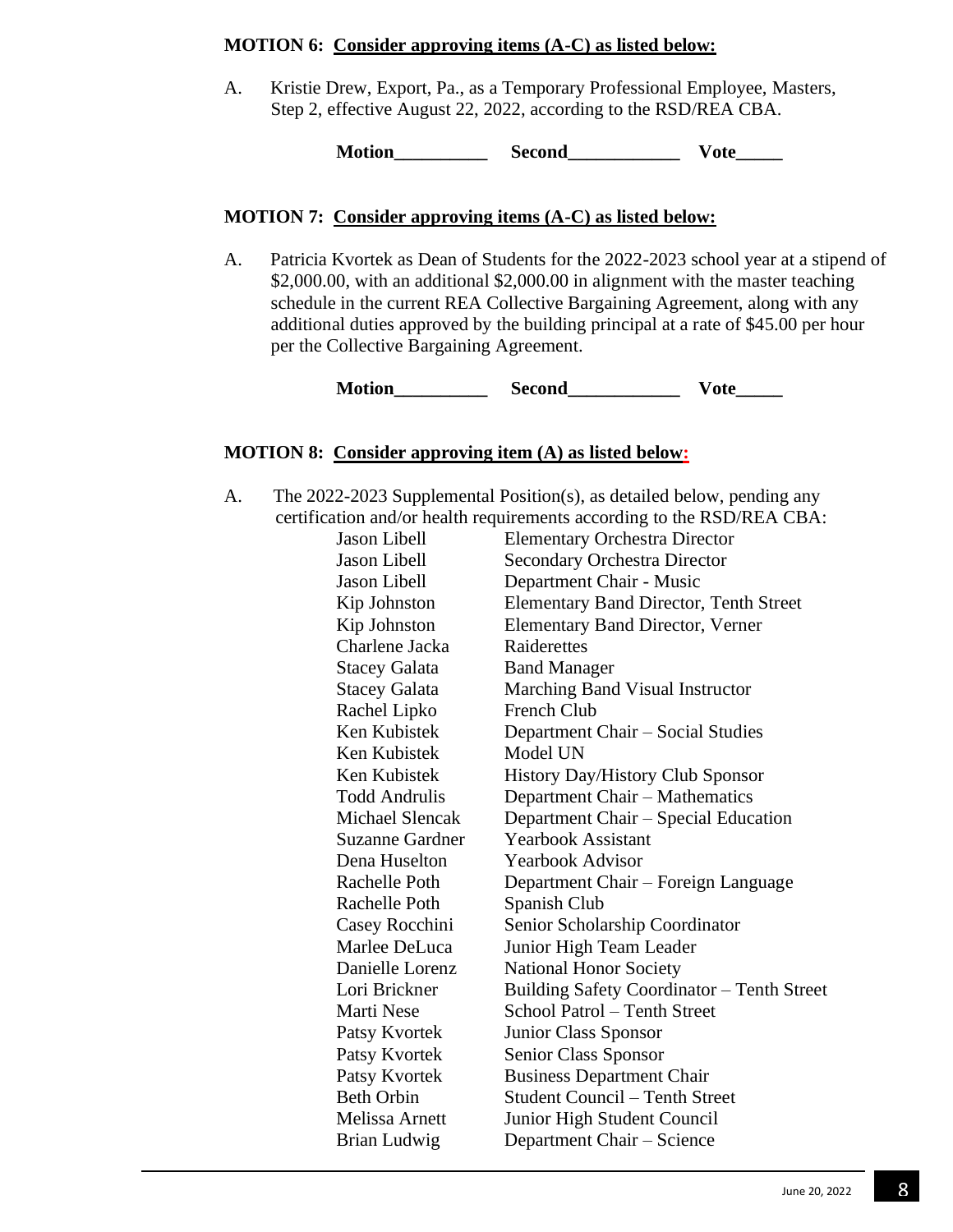| <b>Motion</b>  | <b>Second</b>                    | Vote |
|----------------|----------------------------------|------|
| Michelle Walsh | <b>Secondary Student Council</b> |      |
| Michelle Walsh | <b>Secondary Student Store</b>   |      |
| Michelle Walsh | Department Chair – English       |      |
| Brian Ludwig   | PJAS Co-Sponsor                  |      |

## **MOTION 9: Consider approving item (A) as listed below:**

A. The 2022-2023 Supplemental Position(s), as detailed below, pending any certification and/or health requirements.

| <b>Motion</b>     | <b>Second</b>           | <b>Vote</b> |  |
|-------------------|-------------------------|-------------|--|
| JohnPaul Bertucci | <b>Musical Director</b> |             |  |

## **MOTION 10: Consider approving item (A) as listed below:**

A. The 2022-2023 Supplemental Position(s), as detailed below, pending any certification and/or health requirements.

| <b>Trevor George</b>    | Football - Head Coach                          |
|-------------------------|------------------------------------------------|
| Ben Wolford             | Football – Varsity Assistant Coach 1           |
| <b>Mark Jones</b>       | Football – Varsity Assistant Coach 2           |
| Tyler Weimerskirch      | Football – Varsity Assistant Coach 3           |
| Nick Hiliard            | Football – Varsity Assistant Coach 4           |
| Marcus Woodford         | Football - Varsity Assistant Coach 5           |
| <b>Shane Michael</b>    | Football - Junior High Head Coach              |
| Phil McGivney           | <b>Boys Basketball - Head Coach</b>            |
| Jamison Nee             | Boys Basketball - JV Head Coach                |
| <b>Richard Alsberry</b> | Boys Basketball – Junior High Head Coach       |
| John Tivo               | Boys Basketball - Junior High Assistant Coach  |
| <b>Shane Michael</b>    | Boys Basketball - Junior High Assistant Coach  |
| Jill Catanzaro          | Girls Basketball - Head Coach                  |
| <b>Richard Larry</b>    | Girls Basketball – JV Head Coach               |
| Jill Catanzaro          | Girls Basketball - Junior High Head Coach      |
| <b>Richard Larry</b>    | Girls Basketball – Junior High Assistant Coach |
| Mickey Namey            | <b>Boys Soccer – Head Coach</b>                |
| Padraic O'Toole         | <b>Boys Soccer – Varsity Assistant Coach</b>   |
| Roya Fashandi           | Co-Ed Soccer - Junior High Head Coach          |
| Sean Abraham            | Girls Soccer - Head Coach                      |
| Nikki Polens            | Girls Soccer – Varsity Assistant Coach         |
| <b>Bill Gras</b>        | <b>Baseball – Head Coach</b>                   |
| <b>Trevor Nelson</b>    | Baseball – Assistant Coach                     |
| <b>Justin Manke</b>     | Baseball – JV Head Coach                       |
| Joe Murphy              | Wrestling – Head Coach                         |
| Caleb Whalen            | Wrestling – Volunteer                          |
| <b>Johnny Simone</b>    | Wrestling - Volunteer                          |
| Dan Gupton              | Wrestling – JV Head Coach                      |
| Dave Ilnicki            | Track & Field – Head Coach                     |
| <b>Barb Stuart</b>      | Track $&$ Field – Assistant 1                  |
|                         |                                                |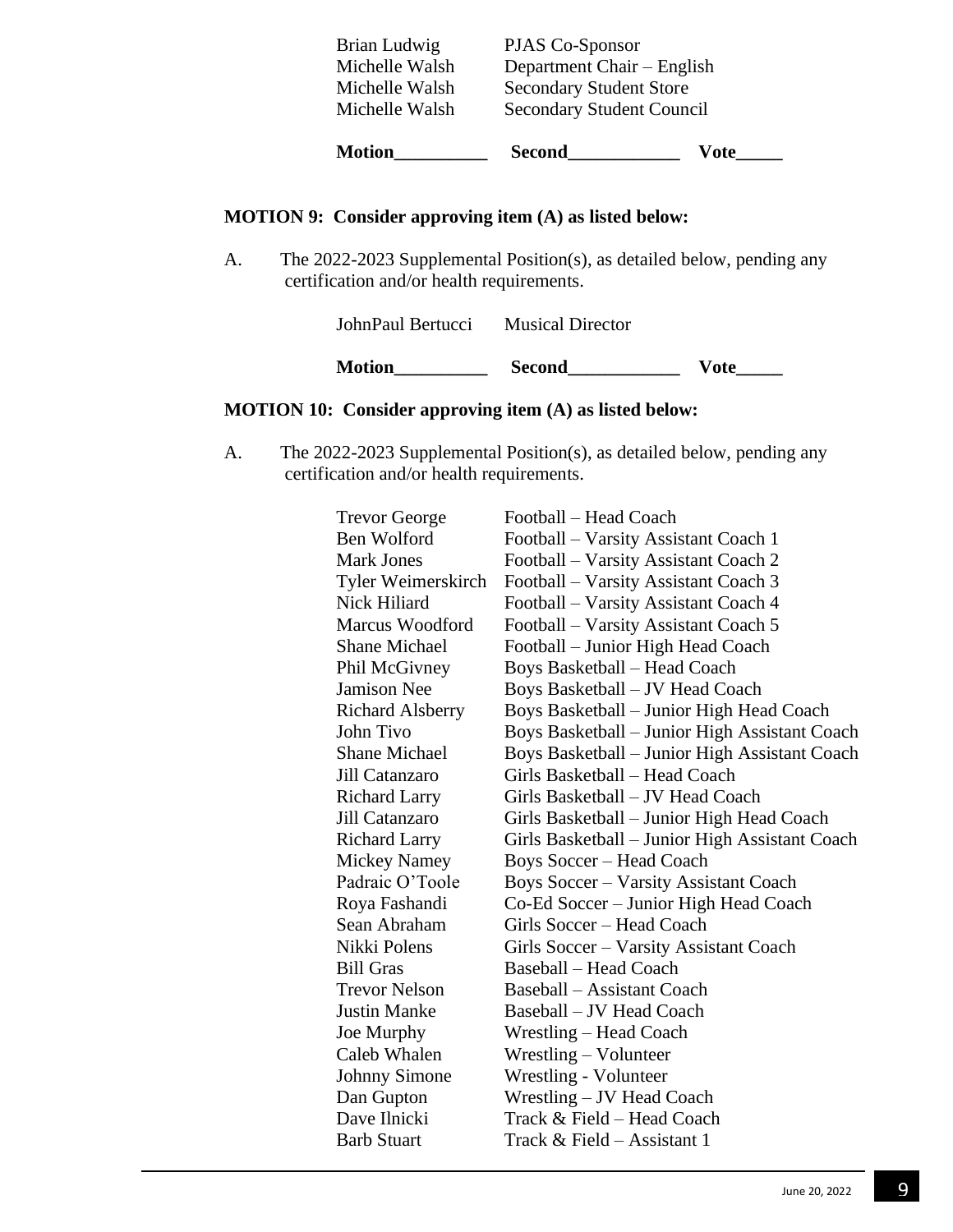| <b>Motion</b>        | Second                           | Vote |
|----------------------|----------------------------------|------|
| Catherine Hornsby    | Cheerleaders – Junior High Coach |      |
| Catherine Hornsby    | Cheerleaders - JV Coach          |      |
| Penny McClelland     | Cheerleaders - Head Coach        |      |
| <b>Tanner Bierly</b> | Golf – Volunteer                 |      |
| Hal Biehl            | Golf - Head Coach                |      |
| <b>Bob Ostrowski</b> | <b>Cross Country – Volunteer</b> |      |
| Pete Wilton          | Cross Country – Volunteer        |      |
| <b>Barb Stuart</b>   | Cross Country – Volunteer        |      |
| Marlee DeLuca        | Cross Country – Jr. High Coach   |      |
| Palma Ostrowski      | Cross Country - Head Coach       |      |
| <b>Emily Konter</b>  | Volleyball – Head Coach          |      |
| Karie Boyer          | Softball – JV Head Coach         |      |
| Jim Ashbaugh         | Softball – Head Coach            |      |
| <b>Wendy Scott</b>   | Track & Field - Volunteer        |      |
| Pete Wilton          | Track & Field – Volunteer        |      |
| <b>Bob Kariotis</b>  | Track & Field – Assistant 4      |      |
| Palma Ostrowski      | Track & Field – Assistant 3      |      |
| Dan Aaron            | Track & Field – Assistant 2      |      |

### **MOTION 11: Consider approving item (A) as listed below:**

A. The 2021-2022 Athletic Event Worker(s), as detailed below, pending any clearance certification and/or health requirements.

| <b>Motion</b> | <b>Second</b>            | <b>Vote</b> |
|---------------|--------------------------|-------------|
| Wendy Spohn   | Volleyball – Gate Worker |             |

## **MOTION 12: Consider approving item (A) as listed below:**

A. The 2022-2023 Athletic Event Worker(s), as detailed below, pending any clearance certification and/or health requirements.

| Bridget Federici     | Track & Field – Event Worker              |
|----------------------|-------------------------------------------|
| Nancy Pietropola     | Track & Field – Event Worker              |
| <b>Shane Michael</b> | Track & Field – Event Worker              |
| Danielle Lorenz      | Track & Field – Event Worker              |
| Mike McNally         | Track $&$ Field – Event Worker            |
| Ben Wolford          | Track & Field – Event Worker              |
| Mark Carlin          | Track & Field – Event Worker              |
| <b>Trevor George</b> | Track & Field – Event Worker              |
| Mike Slencak         | Track & Field – Event Worker              |
| Raney Zatwaski       | Track $&$ Field – Event Worker            |
| Marlee DeLuca        | Track & Field – Event Worker              |
| Jill Swogger         | Track $& Field - Event Worker$            |
| Jacob Rider          | Track & Field – Event Worker              |
| Joe Murphy           | Track & Field – Event Worker              |
| <b>Trevor George</b> | Boys & Girls Basketball – Timer-Announcer |
|                      |                                           |